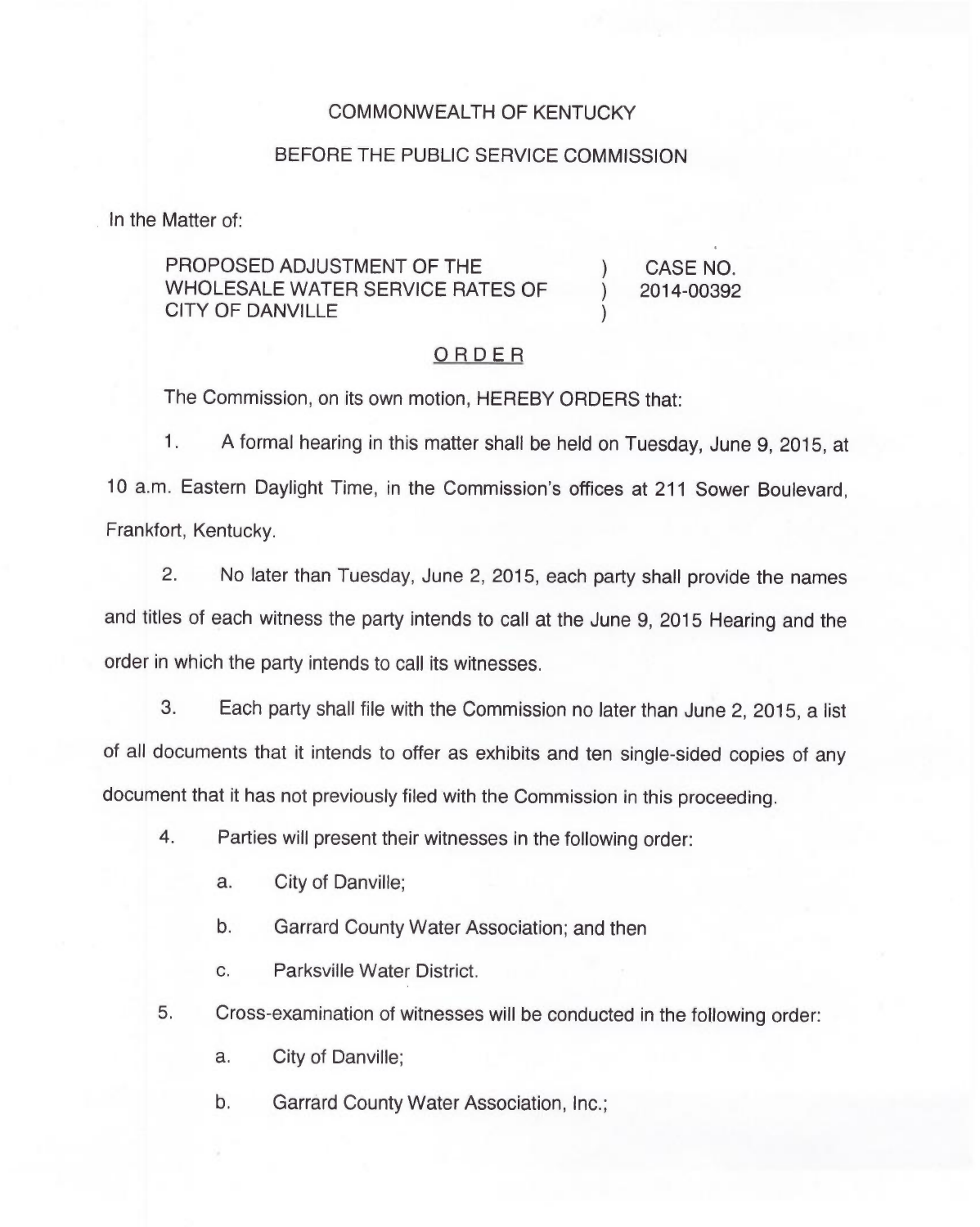c. Parksville Water District; and then

d. Commission Staff.

6. No opening or closing statements shall be presented by any party.

7. The city of Danville shall publish notice of the scheduled hearing in accordance with 807 KAR 5:001, Section 9(2)(b), no more than 21 days and no less than seven days before the day of the scheduled hearing.

8. Pursuant to KRS 278.360 and 807 KAR 5:001, Section 9(9)(a), the record of the formal hearing in this matter shall be by digital video recording.

9. Commission Staff shall prepare a written list of all exhibits presented at the hearing and shall file this list with the Commission with all hearing exhibits and a copy of the video transcript of the hearing.

10. Any request to cancel or postpone this hearing shall be made by motion filed with the Commission at least one week before the hearing is scheduled to commence.

By the Commission

ENTERED FEB 19 2015 KENTUCKY PUBLIC SERVICE COMMISSION

ATTEST: xecutive Directo

Case No. 2014-00392